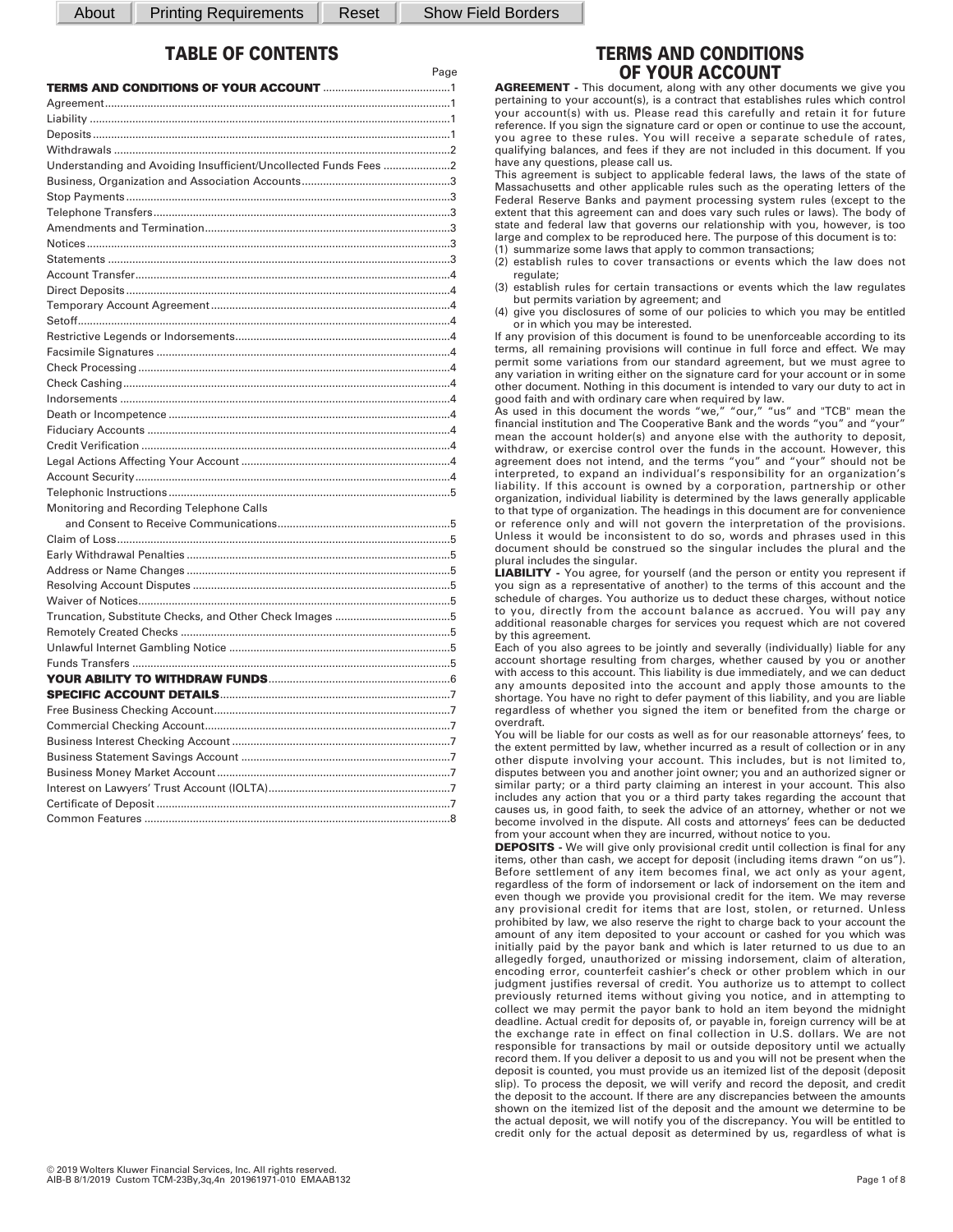stated on the itemized deposit slip. We will treat and record all transactions received after our "daily cutoff time" on a business day we are open, or received on a day we are not open for business, as if initiated on the next business day that we are open. At our option, we may take an item for collection rather than for deposit. If we accept a third-party check or draft for deposit, we may require any third-party indorsers to verify or guarantee their indorsements, or indorse in our presence.

### **WITHDRAWALS -**

**Generally -** Unless clearly indicated otherwise on the account records, any of you, acting alone, who signs to open the account or has authority to make withdrawals may withdraw or transfer all or any part of the account balance at any time. Each of you (until we receive written notice to the contrary) authorizes each other person who signs or has authority to make withdrawals to indorse any item payable to you or your order for deposit to this account or any other transaction with us.

Postdated checks - A postdated check is one which bears a date later than the date on which the check is written. We may properly pay and charge your account for a postdated check even though payment was made before the date of the check, unless we have received written notice of the postdating in time to have a reasonable opportunity to act. Because we process checks mechanically, your notice will not be effective and we will not be liable for failing to honor your notice unless it precisely identifies the number, date, amount and payee of the item.

**Checks and withdrawal rules -** If you do not purchase your check blanks from us, you must be certain that we approve the check blanks you purchase. We may refuse any withdrawal or transfer request which you attempt on forms not approved by us or by any method we do not specifically permit. We may refuse any withdrawal or transfer request which is greater in number than the frequency permitted by our policy, or which is for an amount greater or less than any withdrawal limitations. We will use the date the transaction is completed by us (as opposed to the date you initiate it) to apply any frequency limitations. In addition, we may place limitations on the account until your identity is verified.

Even if we honor a nonconforming request, we are not required to do so later. If you violate the stated transaction limitations (if any), in our discretion we may close your account or reclassify your account as another type of account. If we reclassify your account, your account will be subject to the fees and earnings rules of the new account classification.

If we are presented with an item drawn against your account that would be a "substitute check," as defined by law, but for an error or defect in the item introduced in the substitute check creation process, you agree that we may pay such item.

**Cash withdrawals -** We recommend you take care when making large cash withdrawals because carrying large amounts of cash may pose a danger to your personal safety. As an alternative to making a large cash withdrawal, you may want to consider a cashier's check or similar instrument. You assume full responsibility of any loss in the event the cash you withdraw is lost, stolen, or destroyed. You agree to hold us harmless from any loss you incur as a result of your decision to withdraw funds in the form of cash.

**Multiple signatures, electronic check conversion, and similar transactions -** An electronic check conversion transaction is a transaction where a check or similar item is converted into an electronic fund transfer as defined in the Electronic Fund Transfers regulation. In these types of transactions the check or similar item is either removed from circulation (truncated) or given back to you. As a result, we have no opportunity to review the signatures or otherwise examine the original check or item. You agree that, as to these or any items as to which we have no opportunity to examine the signatures, you waive any requirement of multiple signatures.

**Notice of withdrawal -** We reserve the right to require not less than 7 days' notice in writing before each withdrawal from an interest-bearing account other than a time deposit or demand deposit, or from any other savings deposit as defined by Regulation D. (The law requires us to reserve this right, but it is not our general policy to use it.) Withdrawals from a time account prior to maturity or prior to any notice period may be restricted and may be subject to penalty. See your notice of penalty for early withdrawal.

### **UNDERSTANDING AND AVOIDING INSUFFICIENT/UNCOLLECTED FUNDS FEES -**

**Generally -** The information in this section is being provided to help you understand what happens if your account is overdrawn. Understanding the concepts of overdrafts and insufficient or uncollected funds is important and can help you avoid being assessed fees or charges. This section also provides contractual terms relating to overdrafts and insufficient funds/uncollected transactions.

An overdrawn account will typically result in you being charged an insufficient funds and/or uncollected funds fee. An insufficient/uncollected funds transaction is slightly different. In an insufficient/uncollected funds transaction, we do not cover the transaction. Instead, the transaction is rejected and the item or requested payment is returned. In either situation, we can charge you a fee.

**Determining your available balance -** We use the "available balance" method to determine whether your account is overdrawn, that is, whether there is enough money in your account to pay for a transaction. Importantly, your "available" balance may not be the same as your account's "actual" balance. This means an insufficient funds transaction could occur regardless of your account's actual balance.

Your account's actual balance (sometimes called the ledger balance or current balance) only includes transactions that have settled up to that point in time, that is, transactions (deposits and payments) that have posted to your account.

The actual balance does not include outstanding transactions (such as checks that have not yet cleared and electronic transactions that have been authorized but which are still pending). The balance on your periodic statement is the ledger balance for your account as of the statement date.

As the name implies, your available balance is calculated based on the money "available" in your account to make payments. In other words, the available balance takes transactions that have been authorized, but not yet settled, and subtracts them from the actual balance. In addition, when calculating your available balance, any "holds" placed on deposits that have not yet cleared are also subtracted from the actual balance. For more information on how holds placed on funds in your account can impact your available balance, read the subsection titled "A temporary debit authorization hold affects your account balance."

### **Determining your account balance -**

**What You Need to Know about Current Balance vs Available Balance**  *Please review carefully and save a copy for your records* 

**Understanding Your Account Balance -** 

Your checking account has two kinds of balances: the current balance (sometimes called the ledger balance or actual balance) and the available balance. You can review both balances when you review your account online, at an ATM, by phone or at a branch. The Cooperative Bank uses your available balance when determining whether a transaction may cause your account to overdraw and for charging uncollected or insufficient funds fees. The information below explains how your checking account balance works including the differences between your current balance and your available balance. Examples are used to help explain when The Cooperative Bank may charge an uncollected or insufficient funds fee due to an insufficient available balance.

### **Your Current Balance -**

Your current balance is the amount of money that is actually in your account at any given time. Your current balance reflects transactions that have "posted" to your account, but it does not include transactions that have been authorized and are pending. While it may seem that the current balance is the most up-todate display of the funds that you can spend from your account, this is not always the case. Your account may have purchases, holds, fees, other charges, or deposits made on your account that have not yet posted and, therefore, will not appear in your current balance.

### **Example of Current Balance -**

If you have a \$100.00 current balance and you wrote a check for \$60.00, then your current balance will show \$100.00 because the current balance does not include the pending check transaction which has not yet posted. While your current balance is \$100.00, you have already spent \$60.00.

### **Your Available Balance -**

Your available balance is the amount of money in your account that is available to you without incurring an uncollected or insufficient funds fee. Your available balance takes into account holds that have been placed on deposits and pending transactions (such as pending debit card transactions) that The Cooperative Bank has authorized but that have not yet posted to your account.

# **Example of Available Balance -**

If your current balance and available balance are both \$100 and you swipe your debit card at a restaurant for \$35, the merchant could ask us to preauthorize the payment. The Cooperative Bank would place a "hold" on your account for \$35. Your current balance is still \$100 because the debit card transaction has not yet posted to your account; however, your available balance would be \$65 because you have already authorized the \$35 payment to the restaurant. When the restaurant submits the transaction for payment (which could be a few days later and could be for a different amount if you have added a tip), The Cooperative Bank will post the transaction to your account and your current balance will be reduced.

# **Example of Fee for Insufficient Available Balance -**

If your current balance and available balance are both \$100 and you swipe your debit card at a restaurant for \$35, a hold is placed on your account and your available balance will be reduced to \$65. Your current balance is still \$100 because the transaction has not yet posted to your account. If a check that you had previously written for \$75 clears through your account before the restaurant charge is sent to The Cooperative Bank for processing - you will incur an uncollected or insufficient funds fee. This is because your available balance was \$65 when the \$75 check was paid.

### **Reliability of Your Available Balance -**

You can review both your current and available balances when you review your account online, through mobile banking, at an ATM, by phone or at a branch. However, it is important to understand that you may still overdraw your account even though the available balance appears to show there are sufficient funds to cover a particular transaction. This is because your available balance may not reflect all your outstanding checks and automatic bill payments that you have authorized (or other outstanding transactions) that have not yet posted to your account.

Additionally, your available balance may not reflect all of your debit card transactions due to circumstances outside of The Cooperative Bank' s control.

As demonstrated by the examples below, the best way to know how much money you have available (including all prior checks and authorizations) is to record and track all of your transactions closely.

# **Examples of Transactions Not Reflected in Your Available Balance -**

Outstanding Checks and Bill Payments: If you have written checks from your account or have set up automatic bill payments, those transactions will not be reflected in your available balance when authorized. Rather, these transactions will be reflected in your current balance and available balance when the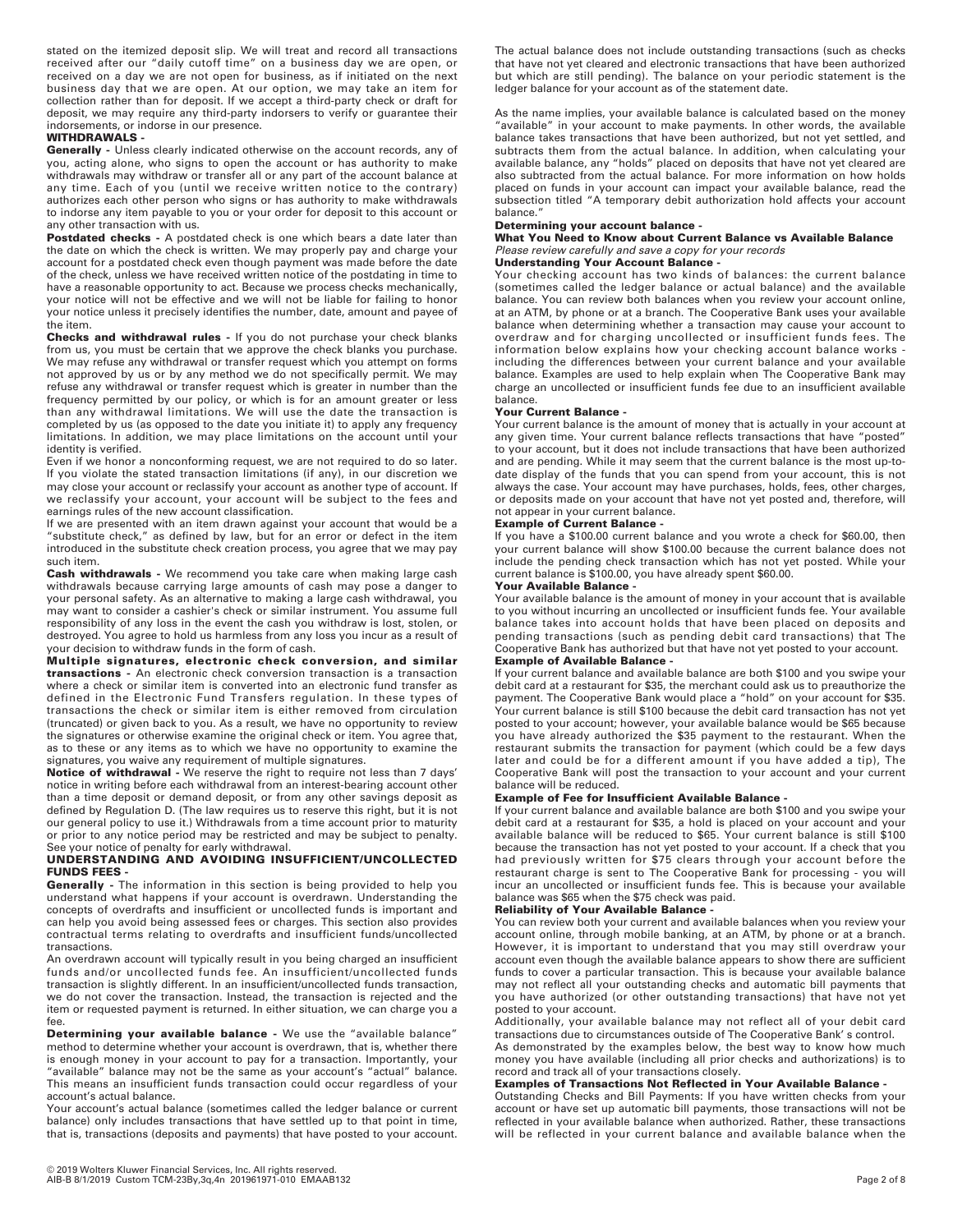transactions post to your account. Debit Card Holds: If a merchant obtains The Cooperative Bank's authorization but does not submit a one-time debit card transaction for payment within 24 hours of authorization, The Cooperative Bank must release the authorization hold on the transaction. Since the hold has been released, your available balance would not reflect this transaction until the transaction has been received by The Cooperative Bank and paid from your account.

**Insufficient funds and uncollected funds fees -** If an item drafted by you (such as a check) or a transaction you set up (such as a preauthorized transfer) is presented for payment in an amount that is more than the amount of money available in your account, and we decide not to pay the item or transaction, you agree that we can charge you an insufficient/uncollected funds fee for returning the payment.

Be aware that such an item or payment may be presented multiple times and that we do not monitor or control the number of times a transaction is presented for payment. You agree that we may charge you an insufficient funds or uncollected funds fee each time a payment is presented if the amount of money available in your account is not sufficient to cover the payment, regardless of the number of times the payment is presented.

TCB will limit the number of insufficient funds fee charges per account per day to six (6) and limit the number of uncollected funds charges per account per day to six (6).

Payment types - Some, but not necessarily all, of the ways you can access the funds in your account include debit card transactions, automated clearing house (ACH) transactions, and check transactions. All these payment types can use different processing systems and some may take more or less time to post. This information is important for a number of reasons. For example, keeping track of the checks you write and the timing of the preauthorized payments you set up will help you to know what other transactions might still post against your account.

**Balance information -** Keeping track of your balance is important. You can review your balance in a number of ways including reviewing your periodic statement, reviewing your balance online, accessing your account information by phone, or coming into one of our branches.

**Funds availability -** Knowing when funds you deposit will be made available for withdrawal is another important concept that can help you avoid being assessed fees or charges. Please see our Your Ability To Withdraw Funds disclosure for information on when different types of deposits will be made available for withdrawal. For those accounts to which our funds availability policy disclosure does not apply, you can ask us when you make a deposit when those funds will be available for withdrawal. An item may be returned after the funds from the deposit of that item are made available for withdrawal. In that case, we will reverse the credit of the item. We may determine the amount of available funds in your account for the purpose of deciding whether to return an item for insufficient funds fee at any time between the times we receive the item and when we return the item or send a notice in lieu of return. We need only make one determination, but if we choose to make a subsequent determination, the account balance at the subsequent time will determine whether there are insufficient available funds.

**A temporary debit authorization hold affects your account balance -** On debit card purchases, merchants may request a temporary hold on your account for a specified sum of money when the merchant does not know the exact amount of the purchase at the time the card is authorized. The amount of the temporary hold may be more than the actual amount of your purchase. Some common transactions where this occurs involve purchases of gasoline, hotel rooms, or meals at restaurants. When this happens, our processing system cannot determine that the amount of the hold exceeds the actual amount of your purchase. This temporary hold, and the amount charged to your account, will eventually be adjusted to the actual amount of your purchase, but it could be three calendar days, or even longer in some cases, before the adjustment is made. Until the adjustment is made, the amount of funds in your account available for other transactions will be reduced by the amount of the temporary hold. If another transaction is presented for payment in an amount greater than the funds left after the deduction of the temporary hold amount, you will be charged an insufficient uncollected funds fee according to our insufficient/uncollected funds policy. You will be charged the fee even if you would have had sufficient funds in your account if the amount of the hold had been equal to the amount of your purchase.

**BUSINESS, ORGANIZATION AND ASSOCIATION ACCOUNTS -** Earnings in the form of interest, dividends, or credits will be paid only on collected funds, unless otherwise provided by law or our policy. You represent that you have the authority to open and conduct business on this account on behalf of the entity. We may require the governing body of the entity opening the account to give us a separate authorization telling us who is authorized to act on its behalf. We will honor the authorization until we actually receive written notice of a change from the governing body of the entity.

**STOP PAYMENTS -** The rules in this section cover stopping payment of items such as checks and drafts. Rules for stopping payment of other types of transfers of funds, such as consumer electronic fund transfers, may be established by law or our policy. If we have not disclosed these rules to you elsewhere, you may ask us about those rules.

We may accept an order to stop payment on any item from any one of you. You must make any stop-payment order in the manner required by law and we must receive it in time to give us a reasonable opportunity to act on it before our stop-payment cutoff time. Because stop-payment orders are handled by computers, to be effective, your stop-payment order must precisely identify the number, date, and amount of the item, and the payee. You may stop payment on any item drawn on your account whether you sign the item or not. Generally, if your stop-payment order is given to us in writing it is effective for six months. Your order will lapse after that time if you do not renew the order in writing before the end of the six-month period. If the original stop-payment order was oral your stop-payment order will lapse after 14 calendar days if you do not confirm your order in writing within that time period. We are not obligated to notify you when a stop-payment order expires.

If you stop payment on an item and we incur any damages or expenses because of the stop payment, you agree to indemnify us for those damages or expenses, including attorneys' fees. You assign to us all rights against the payee or any other holder of the item. You agree to cooperate with us in any legal actions that we may take against such persons. You should be aware that anyone holding the item may be entitled to enforce payment against you despite the stop-payment order.

Our stop-payment cutoff time is one hour after the opening of the next banking day after the banking day on which we receive the item. Additional limitations on our obligation to stop payment are provided by law (e.g., we paid the item in cash or we certified the item).

**TELEPHONE TRANSFERS -** A telephone transfer of funds from this account to another account with us, if otherwise arranged for or permitted, may be made by the same persons and under the same conditions generally applicable to withdrawals made in writing. Limitations on the number of telephonic transfers from a savings account, if any, are described elsewhere.

**AMENDMENTS AND TERMINATION -** We may change any term of this agreement. Rules governing changes in interest rates are provided separately in the Truth-in-Savings disclosure or in another document. For other changes, we will give you reasonable notice in writing or by any other method permitted by law. We may also close this account at any time upon reasonable notice to you and tender of the account balance personally or by mail. Items presented for payment after the account is closed may be dishonored. When you close your account, you are responsible for leaving enough money in the account to cover any outstanding items to be paid from the account. Reasonable notice depends on the circumstances, and in some cases such as when we cannot verify your identity or we suspect fraud, it might be reasonable for us to give you notice after the change or account closure becomes effective. For instance, if we suspect fraudulent activity with respect to your account, we might immediately freeze or close your account and then give you notice. If we have notified you of a change in any term of your account and you continue to have your account after the effective date of the change, you have agreed to the new term(s).

**NOTICES -** Any written notice you give us is effective when we actually receive it, and it must be given to us according to the specific delivery instructions provided elsewhere, if any. We must receive it in time to have a reasonable opportunity to act on it. If the notice is regarding a check or other item, you must give us sufficient information to be able to identify the check or item, including the precise check or item number, amount, date and payee. Written notice we give you is effective when it is deposited in the United States Mail with proper postage and addressed to your mailing address we have on file. Notice to any of you is notice to all of you.

**STATEMENTS - Your duty to report unauthorized signatures, alterations and forgeries -** You must examine your statement of account with "reasonable promptness." If you discover (or reasonably should have discovered) any unauthorized signatures or alterations, you must promptly notify us of the relevant facts. As between you and us, if you fail to do either of these duties, you will have to either share the loss with us, or bear the loss entirely yourself (depending on whether we used ordinary care and, if not, whether we substantially contributed to the loss). The loss could be not only with respect to items on the statement but other items with unauthorized signatures or alterations by the same wrongdoer.

You agree that the time you have to examine your statement and report to us will depend on the circumstances, but will not, in any circumstance, exceed a total of 30 days from when the statement is first sent or made available to you.

You further agree that if you fail to report any unauthorized signatures, alterations or forgeries in your account within 60 days of when we first send or make the statement available, you cannot assert a claim against us on any items in that statement, and as between you and us the loss will be entirely yours. This 60-day limitation is without regard to whether we used ordinary care. The limitation in this paragraph is in addition to that contained in the first paragraph of this section.

**Your duty to report other errors or problems -** In addition to your duty to review your statements for unauthorized signatures, alterations and forgeries, you agree to examine your statement with reasonable promptness for any other error or problem - such as an encoding error or an unexpected deposit amount. Also, if you receive or we make available either your items or images of your items, you must examine them for any unauthorized or missing indorsements or any other problems. You agree that the time you have to examine your statement and items and report to us will depend on the circumstances. However, this time period shall not exceed 60 days. Failure to examine your statement and items and report any errors to us within 60 days of when we first send or make the statement available precludes you from asserting a claim against us for any errors on items identified in that statement and as between you and us the loss will be entirely yours.

**Duty to notify if statement not received -** You agree to immediately notify us if you do not receive your statement by the date you normally expect to receive it. Not receiving your statement in a timely manner is a sign that there may be an issue with your account, such as possible fraud or identity theft.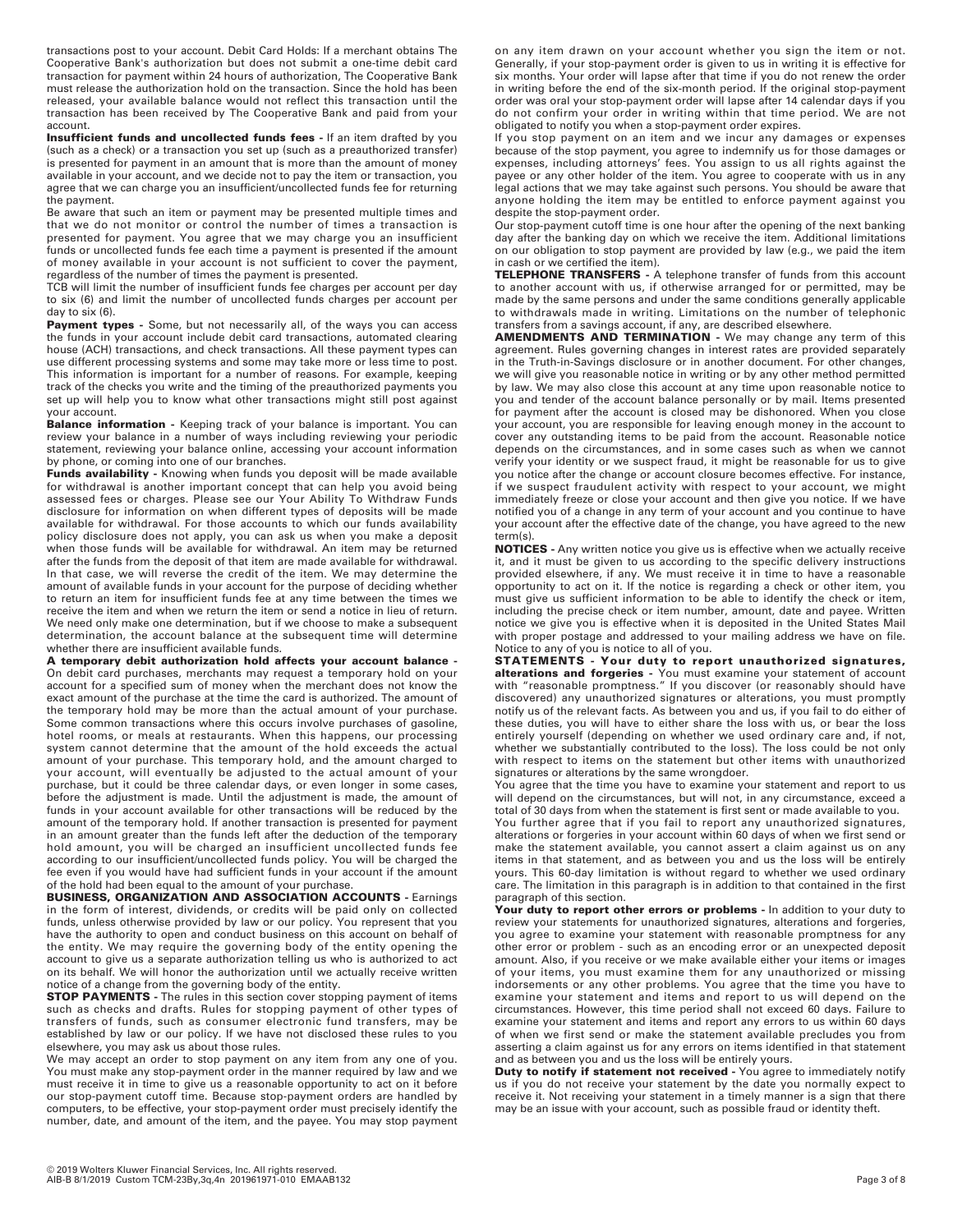**ACCOUNT TRANSFER -** This account may not be transferred or assigned without our prior written consent.

**DIRECT DEPOSITS -** If we are required for any reason to reimburse the federal government for all or any portion of a benefit payment that was directly deposited into your account, you authorize us to deduct the amount of our liability to the federal government from the account or from any other account you have with us, without prior notice and at any time, except as prohibited by law. We may also use any other legal remedy to recover the amount of our liability.

**TEMPORARY ACCOUNT AGREEMENT -** If the account documentation indicates that this is a temporary account agreement, each person who signs to open the account or has authority to make withdrawals (except as indicated to the contrary) may transact business on this account. However, we may at some time in the future restrict or prohibit further use of this account if you fail to comply with the requirements we have imposed within a reasonable time.

**SETOFF -** We may (without prior notice and when permitted by law) set off the funds in this account against any due and payable debt any of you owe us now or in the future. If this account is owned by one or more of you as individuals, we may set off any funds in the account against a due and payable debt a partnership owes us now or in the future, to the extent of your liability as a partner for the partnership debt. If your debt arises from a promissory note, then the amount of the due and payable debt will be the full amount we have demanded, as entitled under the terms of the note, and this amount may include any portion of the balance for which we have properly accelerated the due date.

This right of setoff does not apply to this account if prohibited by law. For example, the right of setoff does not apply to this account if: (a) it is an Individual Retirement Account or similar tax-deferred account, or (b) the debt is created by a consumer credit transaction under a credit card plan (but this does not affect our rights under any consensual security interest), or (c) the debtor's right of withdrawal only arises in a representative capacity. We will not be liable for the dishonor of any check when the dishonor occurs because we set off a debt against this account. You agree to hold us harmless from any claim arising as a result of our exercise of our right of setoff.

**RESTRICTIVE LEGENDS OR INDORSEMENTS -** The automated processing of the large volume of checks we receive prevents us from inspecting or looking for restrictive legends, restrictive indorsements or other special instructions on every check. For this reason, we are not required to honor any restrictive legend or indorsement or other special instruction placed on checks you write unless we have agreed in writing to the restriction or instruction. Unless we have agreed in writing, we are not responsible for any losses, claims, damages, or expenses that result from your placement of these restrictions or instructions on your checks. Examples of restrictive legends placed on checks are "must be presented within 90 days" or "not valid for more than \$1,000.00." The payee's signature accompanied by the words "for deposit only" is an example of a restrictive indorsement.

**FACSIMILE SIGNATURES -** Unless you make advance arrangements with us, we have no obligation to honor facsimile signatures on your checks or other orders. If we do agree to honor items containing facsimile signatures, you authorize us, at any time, to charge you for all checks, drafts, or other orders, for the payment of money, that are drawn on us. You give us this authority regardless of by whom or by what means the facsimile signature(s) may have been affixed so long as they resemble the facsimile signature specimen filed with us, and contain the required number of signatures for this purpose. You must notify us at once if you suspect that your facsimile signature is being or has been misused.

**CHECK PROCESSING -** We process items mechanically by relying solely on the information encoded in magnetic ink along the bottom of the items. This means that we do not individually examine all of your items to determine if the item is properly completed, signed and indorsed or to determine if it contains any information other than what is encoded in magnetic ink. You agree that we have exercised ordinary care if our automated processing is consistent with general banking practice, even though we do not inspect each item. Because we do not inspect each item, if you write a check to multiple payees, we can properly pay the check regardless of the number of indorsements unless you notify us in writing that the check requires multiple indorsements. We must receive the notice in time for us to have a reasonable opportunity to act on it, and you must tell us the precise date of the check, amount, check number and payee. We are not responsible for any unauthorized signature or alteration that would not be identified by a reasonable inspection of the item. Using an automated process helps us keep costs down for you and all account holders.

**CHECK CASHING -** We may charge a fee for anyone that does not have an account with us who is cashing a check, draft or other instrument written on your account. We may also require reasonable identification to cash such a check, draft or other instrument. We can decide what identification is reasonable under the circumstances and such identification may be documentary or physical and may include collecting a thumbprint or fingerprint.

**INDORSEMENTS -** We may accept for deposit any item payable to you or your order, even if they are not indorsed by you. We may give cash back to any one of you. We may supply any missing indorsement(s) for any item we accept for deposit or collection, and you warrant that all indorsements are genuine.

To ensure that your check or share draft is processed without delay, you must indorse it (sign it on the back) in a specific area. Your entire indorsement (whether a signature or a stamp) along with any other indorsement information (e.g. additional indorsements, ID information, driver's license number, etc.) must fall within 11 /2" of the "trailing edge" of a check. Indorsements must be made in blue or black ink, so that they are readable by automated check processing equipment.

As you look at the front of a check, the "trailing edge" is the left edge. When you flip the check over, be sure to keep all indorsement information within  $1\frac{1}{2}$ of that edge.



It is important that you confine the indorsement information to this area since the remaining blank space will be used by others in the processing of the check to place additional needed indorsements and information. You agree that you will indemnify, defend, and hold us harmless for any loss, liability, damage or expense that occurs because your indorsement, another indorsement or information you have printed on the back of the check obscures our indorsement.

These indorsement guidelines apply to both personal and business checks.

**DEATH OR INCOMPETENCE -** You agree to notify us promptly if any person with a right to withdraw funds from your account(s) dies or is adjudicated (determined by the appropriate official) incompetent. We may continue to honor your checks, items, and instructions until: (a) we know of your death or adjudication of incompetence, and (b) we have had a reasonable opportunity to act on that knowledge. You agree that we may pay or certify checks drawn on or before the date of death or adjudication of incompetence for up to ten (10) days after your death or adjudication of incompetence unless ordered to stop payment by someone claiming an interest in the account.

**FIDUCIARY ACCOUNTS -** Accounts may be opened by a person acting in a fiduciary capacity. A fiduciary is someone who is appointed to act on behalf of and for the benefit of another. We are not responsible for the actions of a fiduciary, including the misuse of funds. This account may be opened and maintained by a person or persons named as a trustee under a written trust agreement, or as executors, administrators, or conservators under court orders. You understand that by merely opening such an account, we are not acting in the capacity of a trustee in connection with the trust nor do we undertake any obligation to monitor or enforce the terms of the trust or letters.

**CREDIT VERIFICATION -** You agree that we may verify credit and employment history by any necessary means, including preparation of a credit report by a credit reporting agency.

**LEGAL ACTIONS AFFECTING YOUR ACCOUNT -** If we are served with a subpoena, restraining order, writ of attachment or execution, levy, garnishment, search warrant, or similar order relating to your account (termed legal action" in this section), we will comply with that legal action. as permitted by law. Or, in our discretion, we may freeze the assets in the account and not allow any payments out of the account until a final court determination regarding the legal action. We may do these things even if the legal action involves less than all of you. In these cases, we will not have any liability to you if there are insufficient funds to pay your items because we have withdrawn funds from your account or in any way restricted access to your funds in accordance with the legal action. Any fees or expenses we incur in responding to any legal action (including, without limitation, attorneys' fees and our internal expenses) may be charged against your account. The list of fees applicable to your account(s) provided elsewhere may specify additional fees that we may charge for certain legal actions. **ACCOUNT SECURITY -** 

**Duty to protect account information and methods of access - It is your** responsibility to protect the account numbers and electronic access devices (e.g., an ATM card) we provide you for your account(s). Do not discuss, compare, or share information about your account number(s) with anyone unless you are willing to give them full use of your money. An account number can be used by thieves to issue an electronic debit or to encode your number on a false demand draft which looks like and functions like an authorized check. If you furnish your access device and grant actual authority to make transfers to another person (a family member or coworker, for example) who then exceeds that authority, you are liable for the transfers unless we have been notified that transfers by that person are no longer authorized.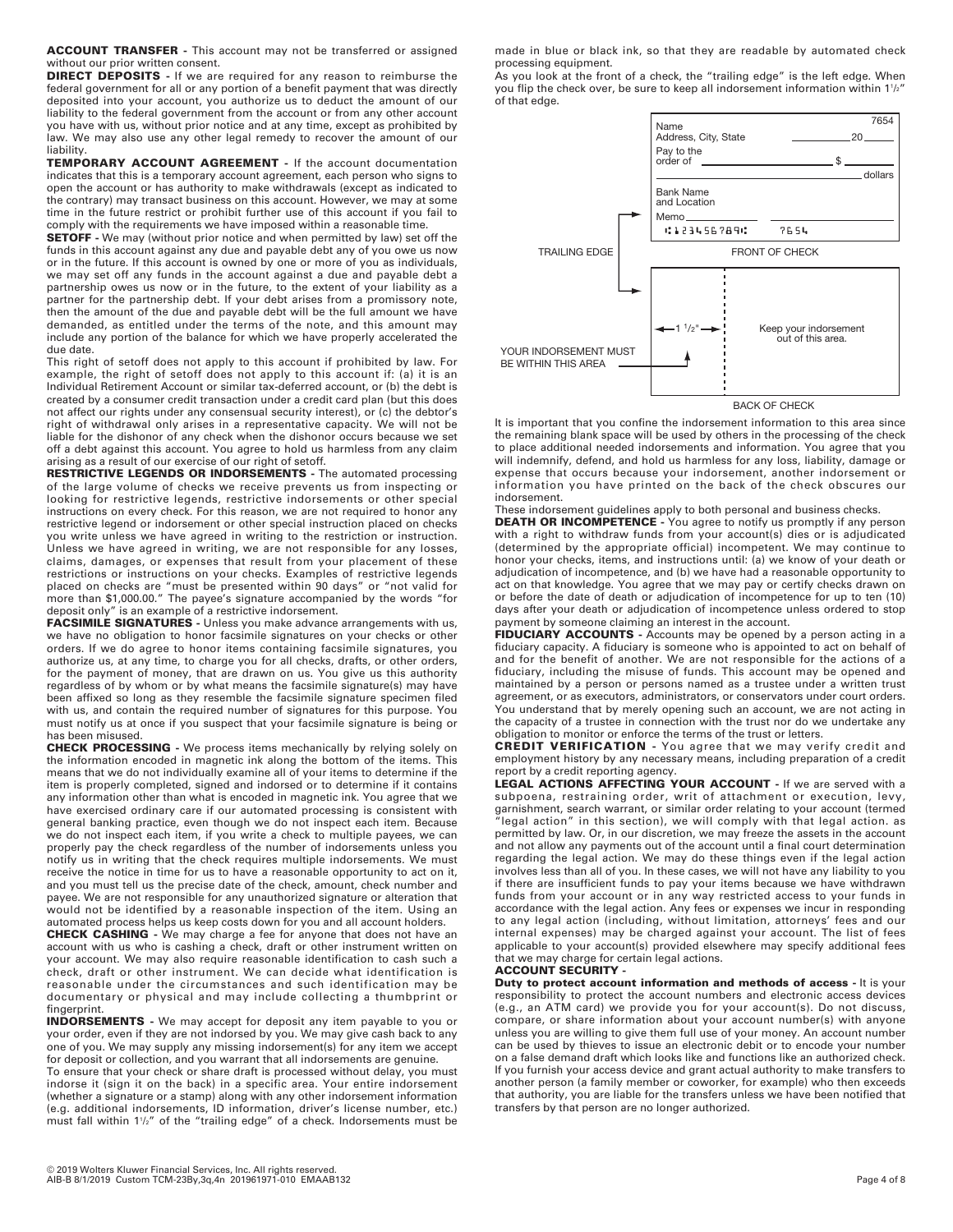Your account number can also be used to electronically remove money from your account, and payment can be made from your account even though you did not contact us directly and order the payment.

You must also take precaution in safeguarding your blank checks. Notify us at once if you believe your checks have been lost or stolen. As between you and us, if you are negligent in safeguarding your checks, you must bear the loss entirely yourself or share the loss with us (we may have to share some of the loss if we failed to use ordinary care and if we substantially contributed to the loss).

**Fraud prevention services -** Except for consumer electronic fund transfers subject to Regulation E, you agree that if we offer you services appropriate for your account to help identify and limit fraud or other unauthorized transactions against your account, and you reject those services, you will be responsible for any fraudulent or unauthorized transactions which could have been prevented by the services we offered. You will not be responsible for such transactions if we acted in bad faith or to the extent our negligence contributed to the loss. Such services include positive pay or commercially reasonable security procedures. If we offered you a commercially reasonable security procedure which you reject, you agree that you are responsible for any payment order, whether authorized or not, that we accept in compliance with an alternative security procedure that you have selected.

**TELEPHONIC INSTRUCTIONS -** Unless required by law or we have agreed otherwise in writing, we are not required to act upon instructions you give us via facsimile transmission or leave by voice mail or on a telephone answering machine.

**MONITORING AND RECORDING TELEPHONE CALLS AND CONSENT TO RECEIVE COMMUNICATIONS -** Subject to federal and state law, we may monitor or record phone calls for security reasons, to maintain a record and to ensure that you receive courteous and efficient service. You consent in advance to any such recording.

To provide you with the best possible service in our ongoing business relationship for your account we may need to contact you about your account from time to time by telephone, text messaging or email. However, we first obtain your consent to contact you about your account in compliance with applicable consumer protection provisions in the federal Telephone Consumer Protection Act of 1991 (TCPA), CAN-SPAM Act and their related federal regulations and orders issued by the Federal Communications Commission (FCC).

• Your consent is limited to your account, and as authorized by applicable law and regulations.

• Your consent is voluntary and not conditioned on the purchase of any product or service from us.

With the above understandings, you authorize us to contact you regarding your account throughout its existence using any telephone numbers or email addresses that you have previously provided to us by virtue of an existing business relationship or that you may subsequently provide to us.

This consent is regardless of whether the number we use to contact you is assigned to a landline, a paging service, a cellular wireless service, a specialized mobile radio service, other radio common carrier service or any other service for which you may be charged for the call. You further authorize us to contact you through the use of voice, voice mail and text messaging, including the use of pre-recorded or artificial voice messages and an automated dialing device.

If necessary, you may change or remove any of the telephone numbers or email addresses at any time using any reasonable means to notify us.

**CLAIM OF LOSS -** The following rules do not apply to a transaction or claim related to a consumer electronic fund transfer governed by Regulation E (e.g., an everyday consumer debit card or ATM transaction). The error resolution procedures for consumer electronic fund transfers can be found in our initial Regulation E disclosure titled, "Electronic Fund Transfers." For other transactions or claims, if you claim a credit or refund because of a forgery, alteration, or any other unauthorized withdrawal, you agree to cooperate with us in the investigation of the loss, including giving us an affidavit containing whatever reasonable information we require concerning your account, the transaction, and the circumstances surrounding the loss. You will notify law enforcement authorities of any criminal act related to the claim of lost, missing, or stolen checks or unauthorized withdrawals. We will have a reasonable period of time to investigate the facts and circumstances surrounding any claim of loss. Unless we have acted in bad faith, we will not be liable for special or consequential damages, including loss of profits or opportunity, or for attorneys' fees incurred by you.

You agree that you will not waive any rights you have to recover your loss against anyone who is obligated to repay, insure, or otherwise reimburse you for your loss. You will pursue your rights or, at our option, assign them to us so that we may pursue them. Our liability will be reduced by the amount you recover or are entitled to recover from these other sources.

**EARLY WITHDRAWAL PENALTIES (and involuntary withdrawals) -** We may impose early withdrawal penalties on a withdrawal from a time account even if you don't initiate the withdrawal. For instance, the early withdrawal penalty may be imposed if the withdrawal is caused by our setoff against funds in the account or as a result of an attachment or other legal process. We may close your account and impose the early withdrawal penalty on the entire account balance in the event of a partial early withdrawal. See your notice of penalty for early withdrawals for additional information.

**ADDRESS OR NAME CHANGES -** You are responsible for notifying us of any change in your address or your name. Unless we agree otherwise, change of address or name must be made in writing by at least one of the account holders. Informing us of your address or name change on a check reorder form is not sufficient. We will attempt to communicate with you only by use of the most recent address you have provided to us. If provided elsewhere, we may impose a service fee if we attempt to locate you. If mail is returned as undeliverable for a period of three (3) consecutive months, TCB may place a block on your account until updated contact information is provided.

**RESOLVING ACCOUNT DISPUTES -** We may place an administrative hold on the funds in your account (refuse payment or withdrawal of the funds) if it becomes subject to a claim adverse to (1) your own interest; (2) others claiming an interest as survivors or beneficiaries of your account; or (3) a claim arising by operation of law. The hold may be placed for such period of time as we believe reasonably necessary to allow a legal proceeding to determine the merits of the claim or until we receive evidence satisfactory to us that the dispute has been resolved. We will not be liable for any items that are dishonored as a consequence of placing a hold on funds in your account for these reasons.

**WAIVER OF NOTICES -** To the extent permitted by law, you waive any notice of non-payment, dishonor or protest regarding any items credited to or charged against your account. For example, if you deposit an item and it is returned unpaid or we receive a notice of nonpayment, we do not have to notify you unless required by federal Regulation CC or other law.

**TRUNCATION, SUBSTITUTE CHECKS, AND OTHER CHECK IMAGES -** If you truncate an original check and create a substitute check, or other paper or electronic image of the original check, you warrant that no one will be asked to make payment on the original check, a substitute check or any other electronic or paper image, if the payment obligation relating to the original check has already been paid. You also warrant that any substitute check you create conforms to the legal requirements and generally accepted specifications for substitute checks. You agree to retain the original check in conformance with our internal policy for retaining original checks. You agree to indemnify us for any loss we may incur as a result of any truncated check transaction you initiate. We can refuse to accept substitute checks that have not previously been warranted by a bank or other financial institution in conformance with the Check 21 Act. Unless specifically stated in a separate agreement between you and us, we do not have to accept any other electronic or paper image of an original check.

**REMOTELY CREATED CHECKS -** Like any standard check or draft, a remotely created check (sometimes called a telecheck, preauthorized draft or demand draft) is a check or draft that can be used to withdraw money from an account. Unlike a typical check or draft, however, a remotely created check is not issued by the paying bank and does not contain the signature of the account owner (or a signature purported to be the signature of the account owner). In place of a signature, the check usually has a statement that the owner authorized the check or has the owner's name typed or printed on the signature line.

You warrant and agree to the following for every remotely created check we receive from you for deposit or collection: (1) you have received express and verifiable authorization to create the check in the amount and to the payee that appears on the check; (2) you will maintain proof of the authorization for at least 2 years from the date of the authorization, and supply us the proof if we ask; and (3) if a check is returned you owe us the amount of the check, regardless of when the check is returned. We may take funds from your account to pay the amount you owe us, and if there are insufficient funds in your account, you still owe us the remaining balance.

**UNLAWFUL INTERNET GAMBLING NOTICE -** Restricted transactions as defined in Federal Reserve Regulation GG are prohibited from being processed through this account or relationship. Restricted transactions generally include, but are not limited to, those in which credit, electronic fund transfers, checks, or drafts are knowingly accepted by gambling businesses in connection with the participation by others in unlawful Internet gambling. You agree not to use your account, access devices or services for unlawful internet gambling or other illegal activities.

**FUNDS TRANSFERS -** The terms used in this section have the meaning given to them in Article 4A of the Uniform Commercial Code - Funds Transfers (UCC 4A). This section will generally not apply to you if you are a consumer. However, even if you are a consumer, this section will apply to that part of any funds transfer that is conducted by Fedwire. This section is subject to UCC 4A as adopted in the state in which you have your deposit with us. This agreement is also subject to all clearing house association rules, rules of the Board of Governors of the Federal Reserve System and their operating circulars. If any part of this agreement is determined to be unenforceable, the rest of the agreement remains effective. This agreement controls funds transfers unless supplemented or amended in a separate written agreement signed by us. This agreement does not apply to a funds transfer if any part of the transfer is governed by the Electronic Fund Transfer Act of 1978 (EFTA), except this agreement does apply to a funds transfer that is a remittance transfer as defined in EFTA unless the remittance transfer is an electronic fund transfer as defined in EFTA.

**Funds transfer -** A funds transfer is the transaction or series of transactions that begin with the originator's payment order, made for the purpose of making payment to the beneficiary of the order. A funds transfer is completed by the acceptance by the beneficiary's bank of a payment order for the benefit of the beneficiary of the originator's order. You may give us a payment order orally, electronically, or in writing, but your order cannot state any condition to payment to the beneficiary other than the time of payment. Credit entries may be made by ACH.

**Authorized account -** An authorized account is a deposit account you have with us that you have designated as a source of payment of payment orders you issue to us. If you have not designated an authorized account, any account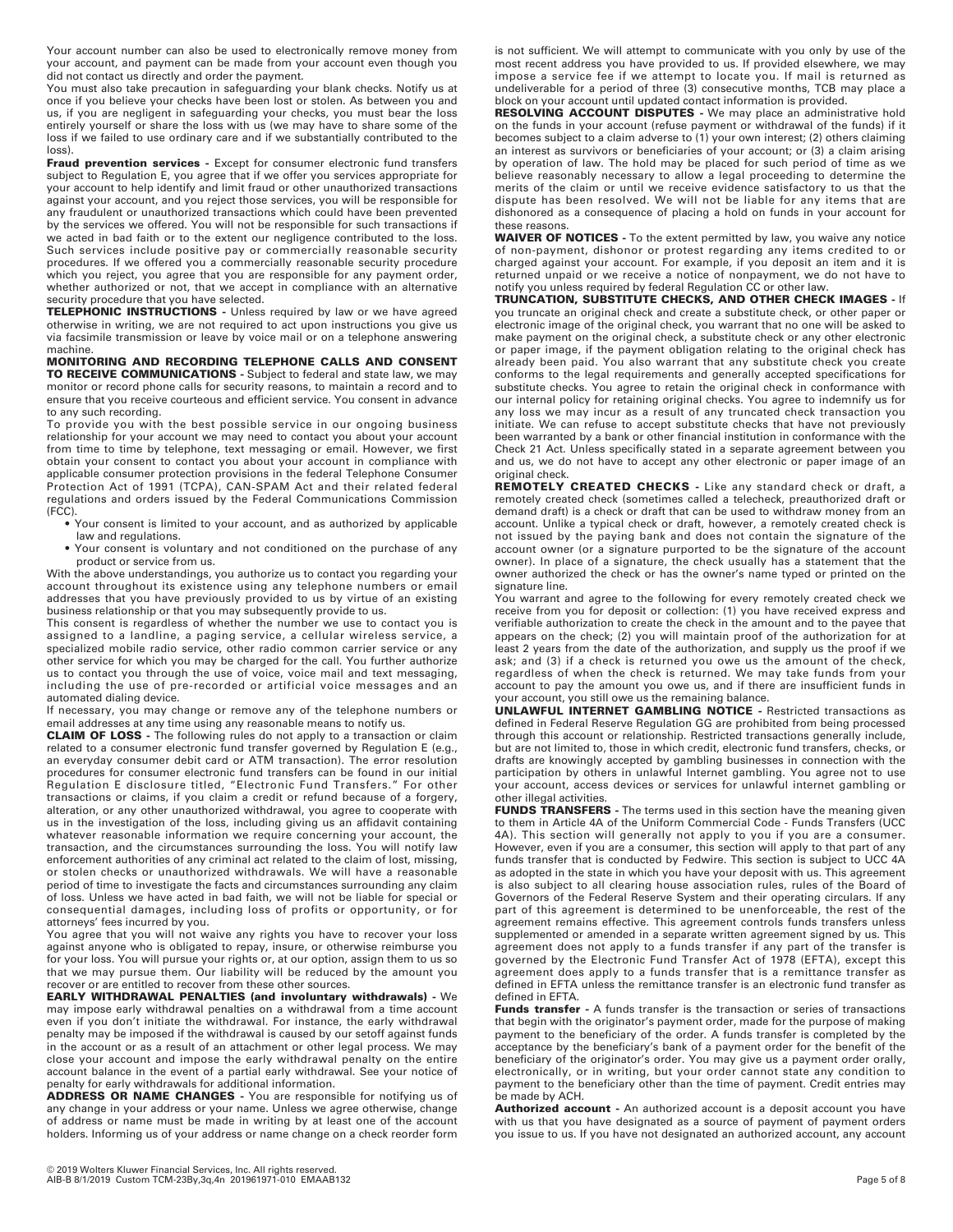you have with us is an authorized account to the extent that payment of the payment order is not inconsistent with the use of the account.

**Acceptance of your payment order -** We are not obligated to accept any payment order that you give us, although we normally will accept your payment order if you have a withdrawable credit in an authorized account sufficient to cover the order. If we do not execute your payment order, but give you notice of our rejection of your payment order after the execution date or give you no notice, we are not liable to pay you as restitution any interest on a withdrawable credit in a non-interest-bearing account.

**Cutoff time -** If we do not receive your payment order or communication canceling or amending a payment order before our cutoff time on a funds transfer day for that type of order or communication, the order or communication will be deemed to be received at the opening of our next funds transfer business day.

Payment of your order - If we accept a payment order you give us, we may receive payment by automatically deducting from any authorized account the amount of the payment order plus the amount of any expenses and charges for our services in execution of your payment order. We are entitled to payment on the payment or execution date. Unless your payment order specifies otherwise, the payment or execution date is the funds transfer date we receive the payment order. The funds transfer is completed upon acceptance by the beneficiary's bank. Your obligation to pay your payment order is excused if the funds transfer is not completed, but you are still responsible to pay us any expenses and charges for our services. However, if you told us to route the funds transfer through an intermediate bank, and we are unable to obtain a refund because the intermediate bank that you designated has suspended payments, then you are still obligated to pay us for the payment order. You will not be entitled to interest on any refund you receive because the beneficiary's bank does not accept the payment order.

**Security procedure -** As described more fully in a separate writing, the authenticity of a payment order or communication canceling or amending a payment order issued in your name as sender may be verified by a security procedure. You affirm that you have no circumstances which are relevant to the determination of a commercially reasonable security procedure unless those circumstances are expressly contained in a separate writing signed by us. You may choose from one or more security procedures that we have developed, or you may develop your own security procedure if it is acceptable to us. If you refuse a commercially reasonable security procedure that we have offered you, you agree that you will be bound by any payment order issued in your name, whether or not authorized, that we accept in good faith and in compliance with the security procedure you have chosen.

**Duty to report unauthorized or erroneous payment - You must exercise** ordinary care to determine that all payment orders or amendments to payment orders that we accept that are issued in your name are authorized, enforceable, in the correct amount, to the correct beneficiary, and not otherwise erroneous. If you discover (or with reasonable care should have discovered) an unauthorized, unenforceable, or erroneously executed payment order or amendment, you must exercise ordinary care to notify us of the relevant facts. The time you have to notify us will depend on the circumstances, but that time will not in any circumstance exceed 14 days from when you are notified of our acceptance or execution of the payment order or amendment or that your account was debited with respect to the order or amendment. If you do not provide us with timely notice you will not be entitled to interest on any refundable amount. If we can prove that you failed to perform either of these duties with respect to an erroneous payment and that we incurred a loss as a result of the failure, you are liable to us for the amount of the loss not exceeding the amount of your order.

**Identifying number -** If your payment order identifies an intermediate bank, beneficiary bank, or beneficiary by name and number, we and every receiving or beneficiary bank may rely upon the identifying number rather than the name to make payment, even if the number identifies an intermediate bank or person different than the bank or beneficiary identified by name. Neither we nor any receiving or beneficiary bank have any responsibility to determine whether the name and identifying number refer to the same financial institution or person.

**Record of oral or telephone orders -** You agree that we may, if we choose, record any oral or telephone payment order or communication of amendment or cancelation.

**Notice of credit -** If we receive a payment order to credit an account you have with us, we are not required to provide you with any notice of the payment order or the credit.

**Provisional credit -** You agree to be bound by the automated clearing house association operating rules that provide that payments made to you or originated by you by funds transfer through the automated clearing house system are provisional until final settlement is made through a Federal Reserve Bank or otherwise payment is made as provided in Article 4A-403(a) of the Uniform Commercial Code.

**Refund of credit -** You agree that if we do not receive payment of an amount credited to your account, we are entitled to a refund from you in the amount credited and the party originating such payment will not be considered to have paid the amount so credited.

**Amendment of funds transfer agreement -** From time to time we may amend any term of this agreement by giving you reasonable notice in writing. We may give notice to anyone who is authorized to send payment orders to us in your name, or to anyone who is authorized to accept service.

**Cancelation or amendment of payment order -** You may cancel or amend a payment order you give us only if we receive the communication of cancelation or amendment before our cutoff time and in time to have a reasonable opportunity to act on it before we accept the payment order. The

communication of cancelation or amendment must be presented in conformity with the same security procedure that has been agreed to for payment orders.

**Intermediaries -** We are not liable for the actions of any intermediary, regardless of whether or not we selected the intermediary. We are not responsible for acts of God, outside agencies, or nonsalaried agents.

**Limit on liability -** You waive any claim you may have against us for consequential or special damages, including loss of profit arising out of a payment order or funds transfer, unless this waiver is prohibited by law. We are not responsible for attorney fees you might incur due to erroneous execution of payment order.

**Erroneous execution -** If we receive an order to pay you, and we erroneously pay you more than the amount of the payment order, we are entitled to recover from you the amount in excess of the amount of the payment order, regardless of whether you may have some claim to the excess amount against the originator of the order.

**Objection to payment -** If we give you a notice that reasonably identifies a payment order issued in your name as sender that we have accepted and received payment for, you cannot claim that we are not entitled to retain the payment unless you notify us of your objection to the payment within one year of our notice to you.

# ———————————————————————————————————— **YOUR ABILITY TO WITHDRAW FUNDS**

This policy statement applies to all deposit accounts.

Our policy is to make funds from your check deposits available to you on the second business day after the day we receive your deposit, with the first \$225 available on the first business day after the day of your deposit. Electronic direct deposits will be available on the day we receive the deposit. Cash, wire transfers, and some specified check deposits will also be available before the second business day, as detailed below. Once the funds are available, you can withdraw them in cash and we will use the funds to pay checks that you have written.

Please remember that even after we have made funds available to you, and you have withdrawn the funds, you are still responsible for checks you deposit that are returned to us unpaid and for any other problems involving your deposit.

For determining the availability of your deposits, every day is a business day, except Saturdays, Sundays, and federal and state holidays. If you make a deposit before closing on a business day that we are open, we will consider that day to be the day of your deposit. However, if you make a deposit after closing or on a day we are not open, we will consider that the deposit was made on the next business day we are open.

If you make a deposit at an ATM before 6:00 P.M. on a business day that we are open, we will consider that day to be the day of your deposit. However, if you make a deposit at an ATM after 6:00 P.M. or on a day we are not open, we will consider that the deposit was made on the next business day we are open.

# **Same-Day Availability**

Funds from cash deposits made in person to one of our employees and electronic direct deposits to your account will be available on the day we receive the deposit.

# **Next-Day Availability**

Funds from the following deposits are available on the first business day after the day of your deposit:

U.S. Treasury checks that are payable to you.

Wire transfers.

Checks drawn on The Cooperative Bank.

If you make the deposit in person to one of our employees, funds from the following deposits are also available on the first business day after the day of your deposit:

State and local government checks that are payable to you.

Cashier's, certified, and teller's checks that are payable to you.

Federal Reserve Bank checks, Federal Home Loan Bank checks, and postal money orders, if these items are payable to you.

If you do not make your deposit in person to one of our employees (for example, if you mail the deposit), funds from these deposits will be available on the second business day after the day we receive your deposit. Cash deposits not made in person to one of our employees will be available on the next business day after the day of deposit.

# **Check Deposits Made Using TCB Mobile Deposit**

Deposits made through our TCB Mobile Deposit service are not considered electronic direct deposits for purposes of funds availability. Any deposit made through TCB Mobile Deposit received and accepted before 4:30 P.M. on a business day that we are open, will be deposited to your account the same day. Deposits made through TCB Mobile Deposit after 4:30 P.M., will be deposited to your account on the following business day that we are open. Funds from items deposited through TCB Mobile Deposit will be available on the second business day after the day of your deposit.

### **Other Check Deposits Subject to Second-Day Availability**

The first \$225 from a deposit of other checks will be available on the first business day after the day of your deposit. The remaining funds will be available on the second business day after the day of your deposit.

For example, if you deposit a check of \$700 on a Monday, \$225 of the deposit is available on Tuesday. The remaining \$475 is available on Wednesday.

## **LONGER DELAYS MAY APPLY**

Funds you deposit by check may be delayed for a longer period under the following circumstances:

We believe a check you deposit will not be paid.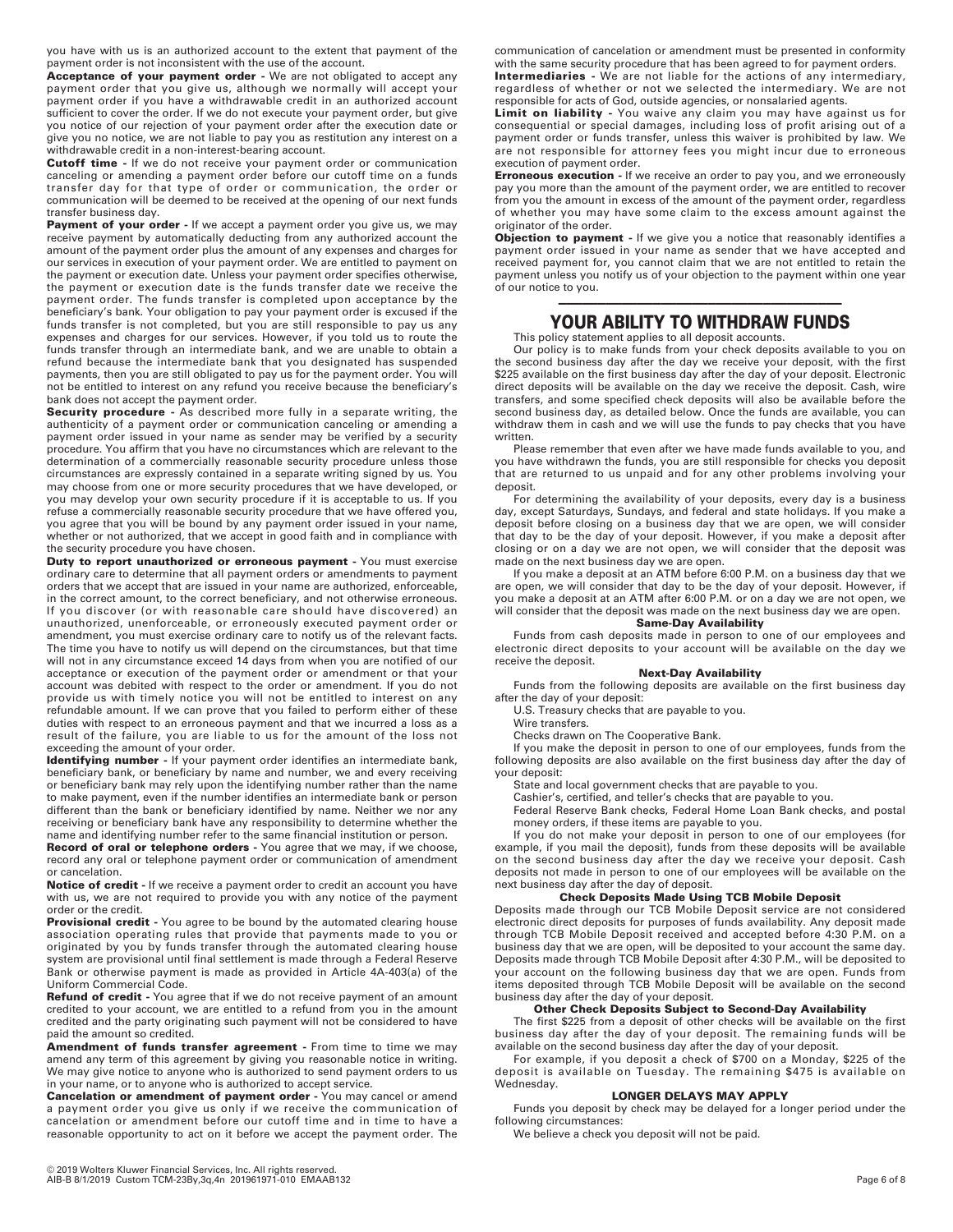You deposit checks totaling more than \$5,525 on any one day.

You redeposit a check that has been returned unpaid.

You have overdrawn your account repeatedly in the last six months.

There is an emergency, such as failure of computer or communications equipment.

We will notify you if we delay your ability to withdraw funds for any of these reasons, and we will tell you when the funds will be available. They will generally be available no later than the seventh business day after the day of your deposit. You should ask us if you are concerned about when a particular deposit will be available for withdrawal.

#### **SPECIAL RULES FOR NEW ACCOUNTS**

If you are a new customer, the following special rules will apply during the first 30 days your account is open.

Funds from electronic direct deposits to your account will be available on the day we receive the deposit. Funds from deposits of cash, wire transfers, and the first \$5,525 of a day's total deposits of cashier's, certified, teller's, traveler's, and federal, state and local government checks will be available on the first business day after the day of your deposit if the deposit meets certain conditions. For example, the checks must be payable to you (and you may have to use a special deposit slip). The excess over \$5,525 will be available on the ninth business day after the day of your deposit. If your deposit of these checks (other than a U.S. Treasury check) is not made in person to one of our employees, the first \$5,525 will not be available until the second business day after the day of your deposit.

Funds from all other check deposits will be available on the tenth business day after the day of your deposit.

# ———————————————————————————————————— **SPECIFIC ACCOUNT DETAILS**

#### **FREE BUSINESS CHECKING ACCOUNT Minimum balance to open the account -** You must deposit \$25.00 to open

this account. **Minimum balance to avoid imposition of fees -** There is no minimum

balance requirement or monthly maintenance fee on this account. **Transactions charges:** 

This account allows for 400 transactions\* paid or deposited into the account at no cost per monthly statement cycle. All transactions above 400 will be charged \$0.50 per transaction.

\*Transactions include checks paid, ACH items, ATM/POS transactions, and deposited items.

### **COMMERCIAL CHECKING ACCOUNT**

**Minimum balance to open the account -** You must deposit \$25.00 to open this account.

**Fees -** A \$10.00 monthly maintenance fee is assessed on this account. The following transaction fees will be imposed: \$0.20 for each check paid, \$0.75 per deposit and \$0.10 per deposited item. An Earnings Credit based upon the account's average daily collected balance will apply to this account to offset fees. The Earnings Credit is computed on a monthly basis by applying a designated earnings rate to the average daily collected balance for the month. The designated earnings rate may change at any time. The Earnings Credit earned can only be used to offset fees assessed to the account for the same monthly period. Earnings Credits will not carry over to the next monthly period or be credited to the account.

# **BUSINESS INTEREST CHECKING ACCOUNT**

**Rate Information -** Your interest rate and annual percentage yield may change. **Frequency of rate changes -** We may change the interest rate on your account at any time.

**Determination of rate -** At our discretion, we may change the interest rate on your account.

**Compounding and crediting frequency -** Interest will be compounded every month. Interest will be credited to your account every month.

**Minimum balance to open the account -** You must deposit \$25.00 to open this account.

**Minimum balance to avoid imposition of fees -** A monthly maintenance fee of \$20.00 will be imposed each monthly statement cycle if the average daily balance for the monthly statement cycle falls below \$10,000.00. The average daily balance is calculated by adding the principal in the account for each day of the period and dividing that figure by the number of days in the period.

**Minimum balance to obtain the annual percentage yield disclosed -** You must maintain a minimum balance of \$10,000.00 in the account each day

to obtain the disclosed annual percentage yield. **Daily balance computation method -** We use the daily balance method to calculate the interest on your account. This method applies a daily periodic rate to the principal in the account each day.

**Accrual of interest on noncash deposits -** Interest begins to accrue on the business day you deposit noncash items (for example, checks).

**Fees:**

A per transaction fee of \$.50 will be charged for each transaction (check paid, ACH items, ATM/POS transactions, and deposited items) in excess of 200 during a month.

## **BUSINESS STATEMENT SAVINGS ACCOUNT**

**Rate Information -** Your interest rate and annual percentage yield may change. **Frequency of rate changes -** We may change the interest rate on your account at any time.

**Determination of rate -** At our discretion, we may change the interest rate on your account.

**Compounding and crediting frequency -** Interest will be compounded every month. Interest will be credited to your account every month.

**Minimum balance to open the account -** You must deposit \$10.00 to open this account.

**Minimum balance to avoid imposition of fees -** A monthly maintenance fee of \$3.00 will be imposed every statement cycle if the balance in the account falls below \$100.00 any day of the cycle.

**Minimum balance to obtain the annual percentage yield disclosed -** You must maintain a minimum balance of \$10.00 in the account each day to obtain the disclosed annual percentage yield.

**Daily balance computation method -** We use the daily balance method to calculate the interest on your account. This method applies a daily periodic rate to the principal in the account each day. **Accrual of interest on noncash deposits -** Interest begins to accrue on the

business day you deposit noncash items (for example, checks). **BUSINESS MONEY MARKET ACCOUNT** 

**Rate Information -** Your interest rate and annual percentage yield may change. **Frequency of rate changes -** We may change the interest rate on your account at any time.

**Determination of rate -** At our discretion, we may change the interest rate on your account.

**Compounding and crediting frequency -** Interest will be compounded every month. Interest will be credited to your account every month.

**Minimum balance to open the account -** You must deposit \$500.00 to open this account.

**Minimum balance to avoid imposition of fees -** A monthly maintenance fee of \$10.00 will be imposed every statement cycle if the balance in the account falls below \$2,500.00 any day of the cycle.

**Minimum balance to obtain the annual percentage yield disclosed -** You must maintain a minimum balance of \$.01 in the account each day to obtain the disclosed annual percentage yield.

**Daily balance computation method -** We use the daily balance method to calculate the interest on your account. This method applies a daily periodic rate to the principal in the account each day.

**Accrual of interest on noncash deposits -** Interest begins to accrue on the business day you deposit noncash items (for example, checks).

# **INTEREST ON LAWYERS' TRUST ACCOUNT (IOLTA)**

**Rate Information -** Your interest rate and annual percentage yield may change. **Frequency of rate changes -** We may change the interest rate on your account at any time.

**Determination of rate -** At our discretion, we may change the interest rate on your account.

**Compounding and crediting frequency -** Interest will not be compounded. Interest will be credited to your account every month.

**Minimum balance to obtain the annual percentage yield disclosed -**  You must maintain a minimum balance of \$.01 in the account each day to obtain the disclosed annual percentage yield.

**Daily balance computation method -** We use the daily balance method to calculate the interest on your account. This method applies a daily periodic rate to the principal in the account each day.

**Accrual of interest on noncash deposits -** Interest begins to accrue on the business day you deposit noncash items (for example, checks).

#### **—————————————————— CERTIFICATE OF DEPOSIT**

**Rate Information -** The interest rate on your account is  $\%$  with an

annual percentage yield of \_\_\_\_\_\_\_\_\_\_%. You will be paid this rate until first maturity.

**Compounding frequency -** Interest will be compounded every month.

**Crediting frequency -** Interest will be credited to your account every month.

**Minimum balance to open the account -** You must deposit \$\_

to open this account. **Minimum balance to obtain the annual percentage yield disclosed -**

You must maintain a minimum balance of \$\_\_\_\_\_\_\_\_\_\_\_\_ in the account each

day to obtain the disclosed annual percentage yield.

**Daily balance computation method -** We use the daily balance method to calculate the interest on your account. This method applies a daily periodic rate to the principal in the account each day.

**Accrual of interest on noncash deposits -** Interest begins to accrue on the business day you deposit noncash items (for example, checks). **Transaction limitations:**

You may not make any deposits into your account before maturity.

You may make withdrawals of principal from your account before maturity only if we agree at the time you request the withdrawal. Principal withdrawn before maturity is included in the amount subject to early withdrawal penalty.

You can only withdraw interest credited in the term before maturity of that term without penalty. You can withdraw interest any time during the term of crediting after it is credited to your account.

#### **Time requirements - Your account will mature**

**Early withdrawal penalties** (a penalty may be imposed for withdrawals before maturity) -

- If your account has an original maturity of one year or less:
- The fee we may impose will equal 90 days interest on the amount withdrawn subject to penalty.
- If your account has an original maturity of more than one year: The fee we may impose will equal 182 days interest on the amount withdrawn subject to penalty.